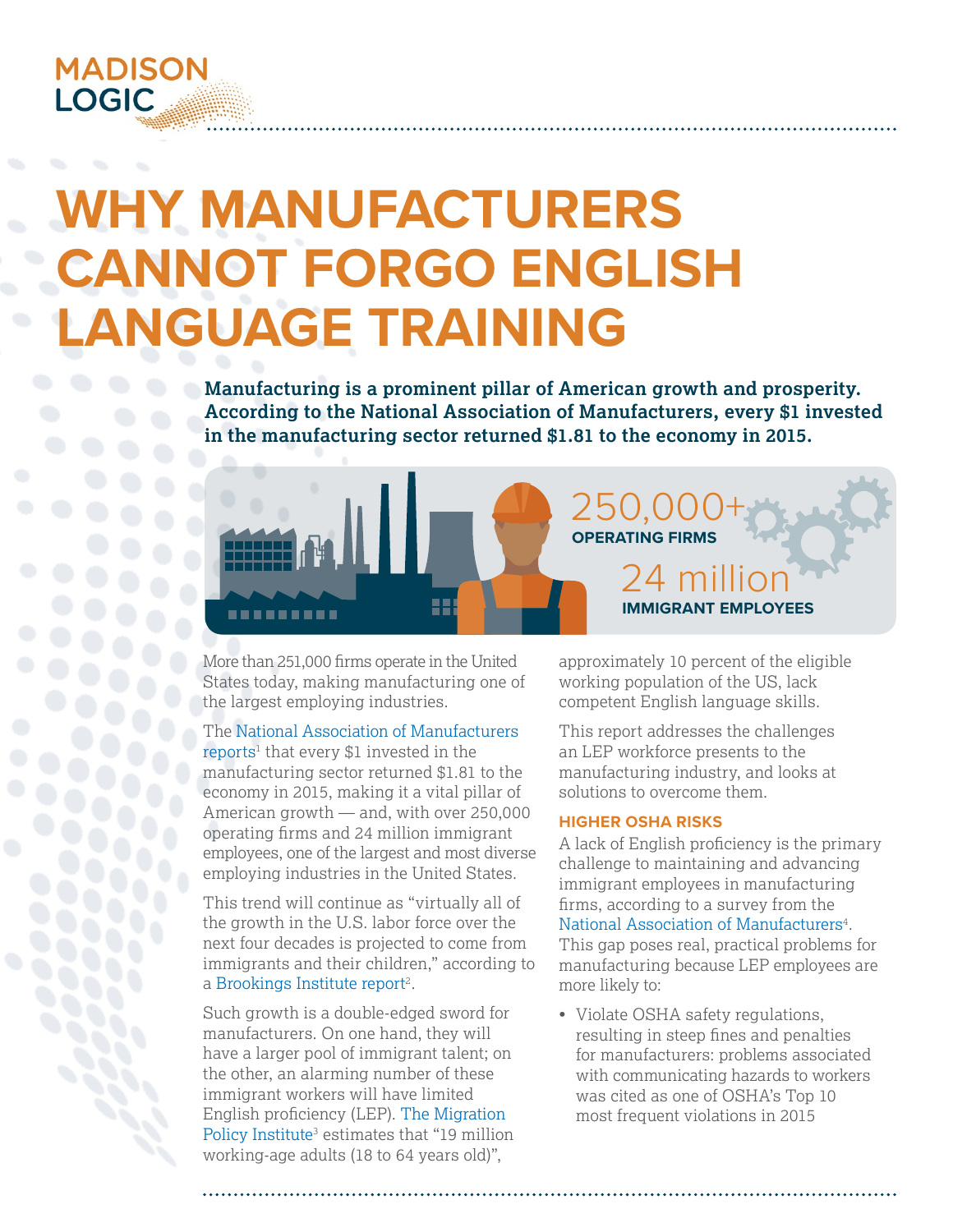

# **Virtually all of the growth in the U.S. labor force over the next four decades " is projected to come from immigrants and their children."**

### **-[BROOKINGS INSTITUTE](https://www.brookings.edu/research/investing-in-english-skills-the-limited-english-proficient-workforce-in-u-s-metropolitan-areas/)**

• Have on-the-job accidents: [researchers](https://news.usc.edu/116138/minorities-latino-immigrants-face-the-greatest-risk-of-workplace-injuries/)<sup>5</sup> at the University of Southern California found that male Latino immigrants "have the highest average workplace injury rate at 13.7 per 1,000 workers."



- Struggle engaging with and understanding customers, fellow workers, managers, and department heads.
- Spend more time and effort training in their job protocols and the firm's policies, further straining the manufacturer's limited resources.

As a result, US manufacturers "invest approximately \$3,000 in training for each new hire and approximately \$1,500 per employee in training each year" regardless of language proficiency, as reported in the Accenture [2014 Manufacturing Skills and](http://www.themanufacturinginstitute.org/Research/Skills-and-Training-Study/~/media/70965D0C4A944329894C96E0316DF336.ashx)  [Training Study](http://www.themanufacturinginstitute.org/Research/Skills-and-Training-Study/~/media/70965D0C4A944329894C96E0316DF336.ashx)<sup>6</sup>.

These drawbacks result in poor communication and inefficiencies — costing manufacturers more time, money, and goodwill, which is just one side of the issue. On the other side, the problems are equally frustrating and detrimental for LEP workers as a lack of English skills decreases their efficiency and effectiveness. Manufacturers can see the impact in both subtle and glaring ways as LEP workers:

- Experience low morale as language obstacles prevent them from getting the most out of their jobs, leading to downturns in productivity: on average, they earn 39percent less than English proficient workers, according to Brookings.
- Struggle building key relationships with fellow employees and managers, making workers feel isolated and less integrated in the company.
- Are more likely to leave sooner, driving up turnover rate: the total turnover rate for the manufacturing and distribution sector in 2015 reached 14.8 percent, according to CompData Surveys<sup>7</sup>—resulting in escalating costs of time and money needed to replace departing workers.
- Commit more mistakes as a result of language barriers that get in the way of their training.

Sharpening the language skills of LEP employees is not a commodity, it is a necessity for manufacturers who want to stay competitive and grow.

But where should manufacturers start? Let's take a look at some possible solutions.

# **IMPACT OF LEP WORKFORCE ON COMPANY OPERATIONS**

- INCREASED ACCIDENTS
- LIMITED ENGAGEMENT
- LONGER TRAINING
- LOWER WAGES
- FASTER TURNOVER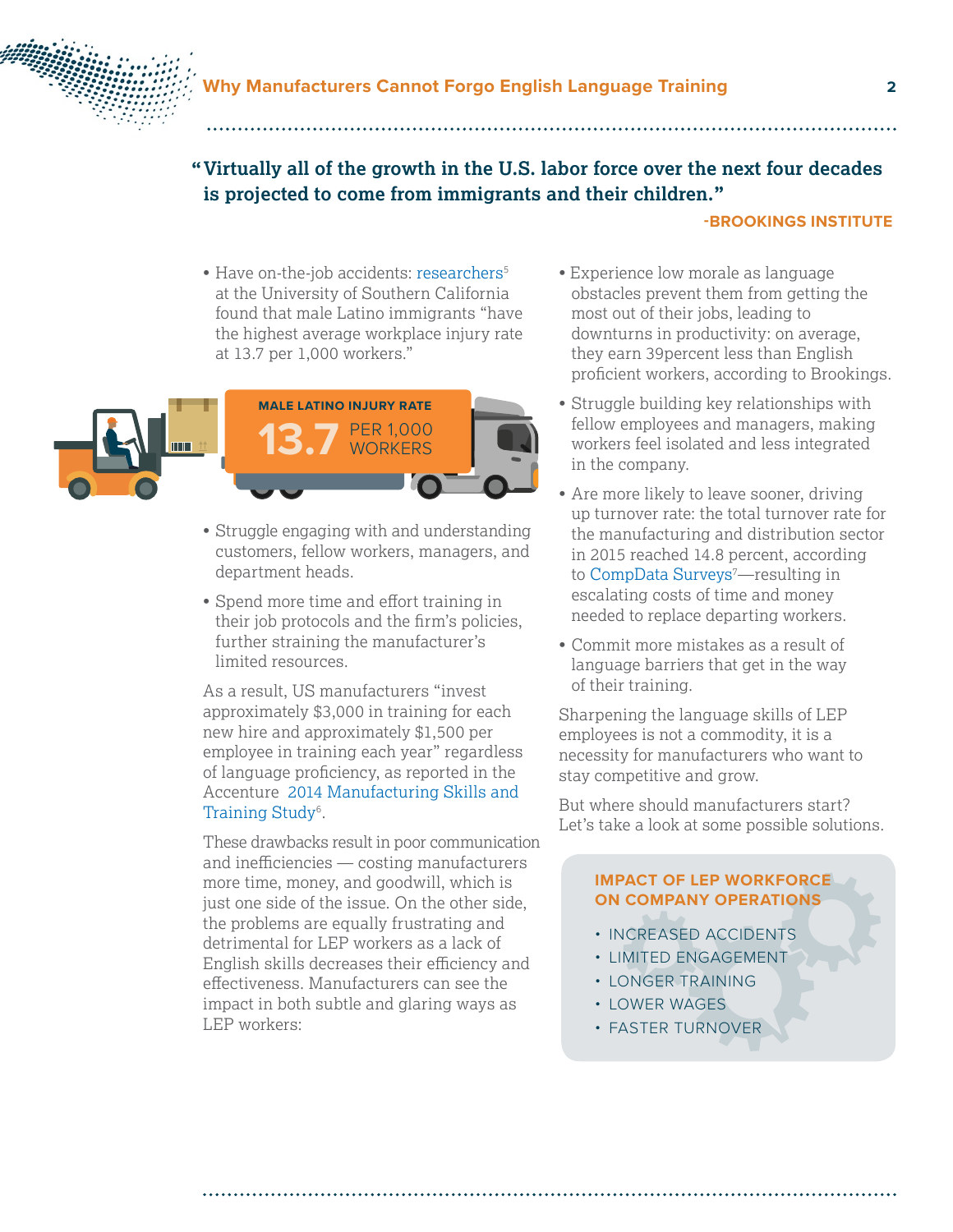

# **19 million working-age adults, approximately 10 percent of the eligible "working population of the US, lack competent English language skills."**

# **-THE MIGRATION POLICY INSTITUTE**

# **CHOOSING THE LOGICAL SOLUTION**

One solution is for LEP workers to enroll in English as a second language (ESL) classes outside of work on their own time. Though this sounds good on the surface, there are challenges to regular attendance including "inconvenience of location and time away from work or family obligations," as published in recent Brookings report.

But, even if these inconveniences were not an issue, outside English classes are harder to attend. Studies show that public funding for adult English education has been unable to keep pace with the demand. Besides inadequate funding, the Brookings report also found that the wait time to enroll in these classes ranged from "a few weeks to over three years."

Yet—even if the funding existed and the wait time was slashed—there is little interest in helping manufacturers educate their workforce. The [National Association](http://www.jff.org/sites/default/files/publications/ImprovWplaceELL.pdf)  [of Manufacturers found](http://www.jff.org/sites/default/files/publications/ImprovWplaceELL.pdf)<sup>8</sup> that "most publicly funded ESL providers have neither experience with nor interest in working with employers to provide training customized to their businesses."

Put another way: manufacturers appear to be on their own.

Another approach is for manufacturers to have interpreters on staff—a costly ongoing expense. For all their expertise, interpreters are not necessarily trained in the policies and procedures of the manufacturer. They could actually turn out to be an unintended obstacle in the chain of command.

Given these hard truths, the most logical, efficient, and money saving solution for improving the skills of LEP workers is for manufacturers themselves to provide the means for language instruction.

Although this might seem to be an onerous burden for manufacturers to shoulder, the reality is just the opposite.



# **PUTTING CONTROL IN YOUR HANDS**

Rosetta Stone has harnessed the power of technology with the practicalities of the manufacturing sector to offer a suite of advantages that benefits both company leaders and workers.

Perhaps most important are products that provide anytime/anywhere language training. Manufacturers have the freedom to set up their training schedules to meet the needs of their company and their workers.

Put another way: you can set up language training during company hours that do not interfere with production schedules.

Language instruction programs can be selected that are appropriate for the competency of each worker. Workers are individually challenged at just the right level— ensuring efficient use of learning and company time. Instead of a rigid one-size-fits-all curriculum, learning can be tailored to workers' individual needs. The program also provides selected lessons & content that are specifically related to the manufacturing industry.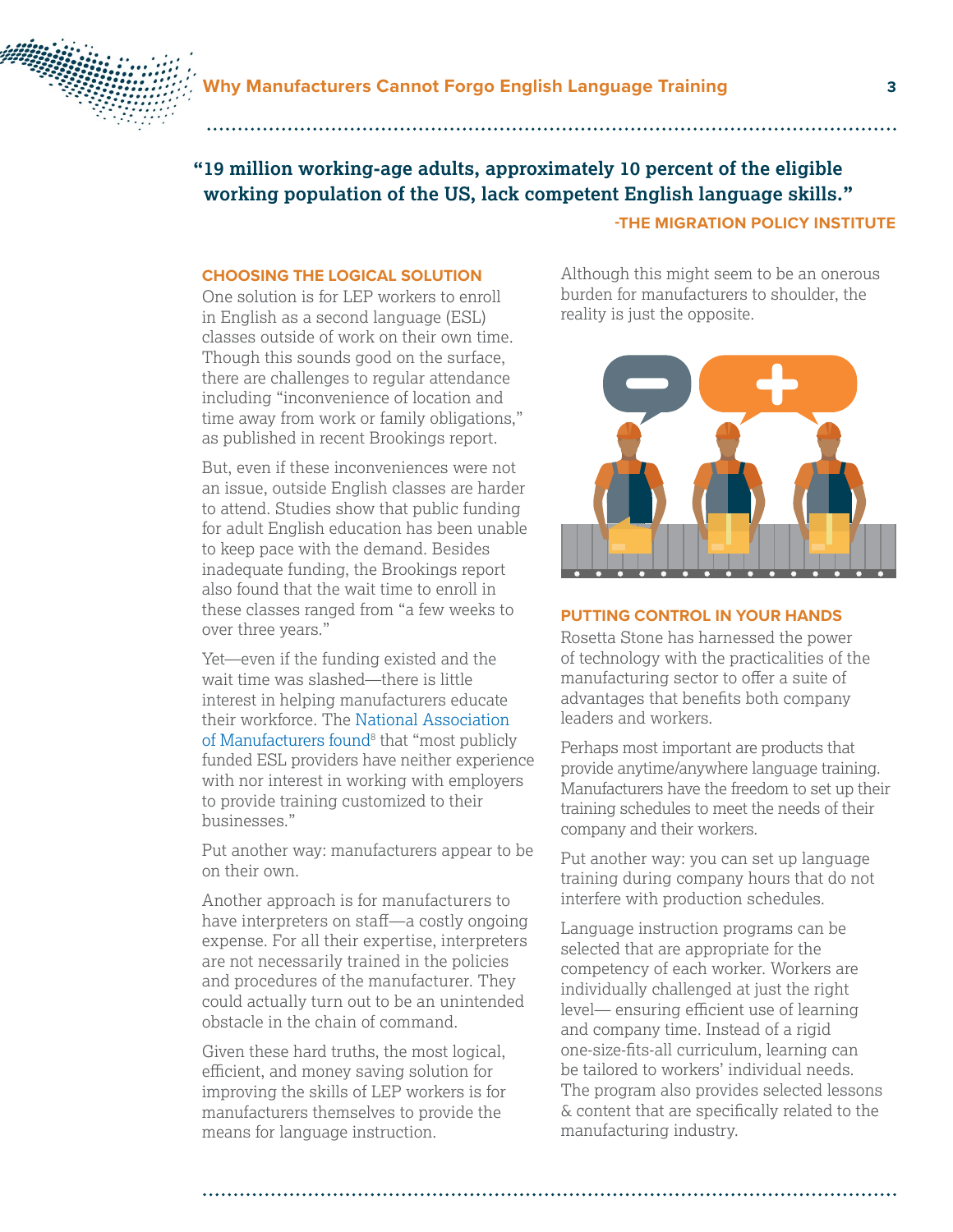

# **" On average, limited English proficient workers earn 39 percent less than English proficient workers." -[BROOKINGS INSTITUTE](https://www.brookings.edu/research/investing-in-english-skills-the-limited-english-proficient-workforce-in-u-s-metropolitan-areas/)**

Through a combination of live tutoring and speech-recognition technology that delivers instant speech feedback, workers can build their communication skills and speaking confidence in the most efficient and timesaving way possible.



# **REAPING THE DIVIDENDS**

Imagine if your entire workforce spoke and understood English well—then you'll begin to get a sense of the inherent value of investing in comprehensive online language training. Gains for manufacturers are easy to see. For example:

• Your risk of incurring OSHA violations and penalties would be dramatically slashed. Workers proficient in English would easily contribute to safer working conditions, with a commensurate reduction in insurance rates, fewer claims filed, and a lower potential of litigation expenses.

- Your work environment would become more conducive and harmonious. Workers who clearly understand and communicate with each other are much more likely to pull together cohesively as a team.
- Workers who feel included will assimilate faster into your company's workforce and into the overall culture of your company.
- Providing comprehensive language training demonstrates your willingness to give your employees greater access to tools for their success. You'll instill deeper loyalty in your workers, resulting in higher retention rates.
- You'll also be a leader in the manufacturing sector when it comes to labor relations. According to the National Association of Manufacturers, "For organized labor, representing the interests of workers increasingly means negotiating contracts that include English language instruction in the workplace."
- An investment in online language training is actually an investment in the future success of your company. Helping your LEP workers advance will turn them into long-term assets, allowing you to stay more competitive at a lower cost.

# **BENEFITS OF INVESTING IN LANGUAGE TRAINING**

- LESS RISK OF OSHA VIOLATIONS
- MORE HARMONIOUS WORKPLACE
- FASTER ASSIMILATION BY EMPLOYEES
- GIVES WORKFORCE TOOLS FOR SUCCESS
- LEADS TO HIGHER RETENTION RATES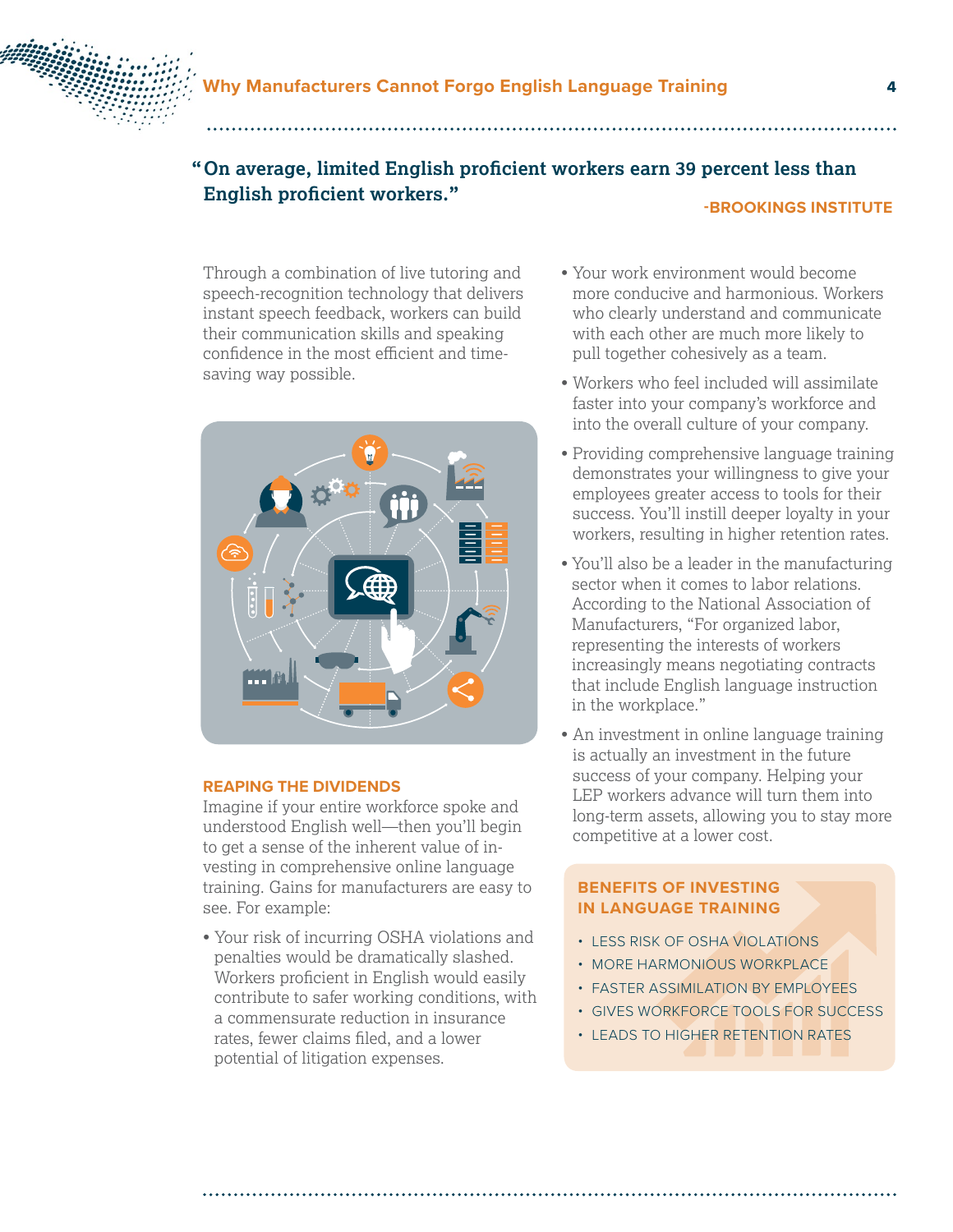

# **"Training new employees is 75% more expensive than retaining existing employees. The cost of training foreign-born employees is even higher."**

### **-[LANGUAGE ADVISORS NETWORK GROUP](http://www.imec.org/blog/2017/02/linguistic-cultural-barriers-manufacturing-language/#.WP5mJrhCgkQ)**

# **BOOSTING HUMAN RESOURCES**

A workforce proficient in English language communication benefits almost every area of your manufacturing operation.

It's no surprise that recruiting and onboarding LEP workers is a big challenge for Human Resources. According to [Language Advisors](http://www.imec.org/blog/2017/02/linguistic-cultural-barriers-manufacturing-language/#.WTmL2ZJfnwB)  Network Group<sup>8</sup>, "Training new employees is 75% more expensive than retaining existing employees. The cost of training foreign-born employees is even higher."



Comprehensive language training can solve those challenges. Workers who have an above average grasp of English can help HR managers meet federal regulations, company guidelines, and job-specific requirements more efficiently.

Although we've focused primarily on language training for frontline workers, online language learning can also improve managers' ability to communicate with their employees. Managers and department heads who are trained in cross-cultural awareness are better informed and prepared to engage with domestic and foreign suppliers and customers clear advantages in our interconnected world.

# **IMPROVING RETURN ON INVESTMENT**

As with any new initiative, comprehensive language training requires an upfront commitment of time and money on the part of manufacturers. There's no question that it will take time for your workers to sharpen their language skills and additional funds to set up the program.

However, the return on investment in terms of safety and efficiency gains alone will more

than make up for the initial costs. The built-in value for manufacturers who opt for online learning instead of face-to-face teaching are readily apparent:

- **Flexibility:** You can set up a program that meets the needs and schedules of both your company and the individual workers.
- **Personalization:** You can easily tailor a program to meet the specific requirements of each worker for more effective learning.
- **Immediate feedback:** Workers learn better and faster when they get results right away, spurring them to accelerate their learning.
- **Scalability:** The ease and versatility of the technology allows you to ramp up online learning across multiple locations, facilitating the success and training of your workforce.
- **Analytics and assessment:** You'll get timely, relevant data to help you monitor the progress of the program and your workers, allowing you to deploy your resources for the best possible outcome.

# **GET ANSWERS FROM ROSETTA STONE**

Manufacturers who invest in a comprehensive online language program will slash their inefficiencies, reduce their training costs, imbue loyalty among their workers, cut the risk of OSHA and safety violations, and stay more competitive in a global and diversified workplace.

To learn more about strengthening on-thejob communication go to: [http://businesshub.](http://businesshub.rosettastone.com) [rosettastone.com](http://businesshub.rosettastone.com)

Or, if you're ready to discuss how our solutions can help you drive business performance, contact Rosetta Stone at <http://corporate.rosettastone.com/consultation> and one of our language experts will get back to you promptly.